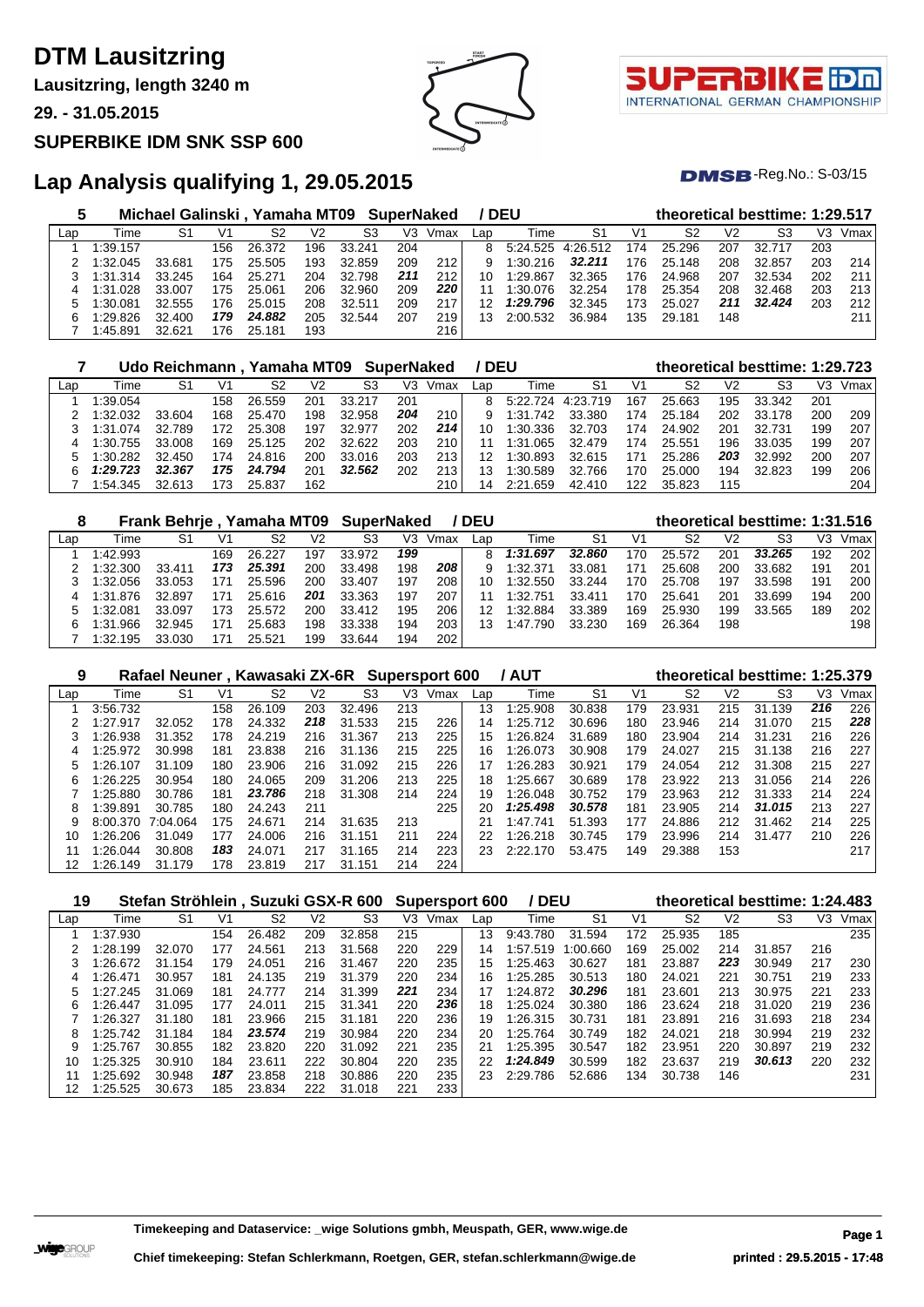# **DTM Lausitzring**

**Lausitzring, length 3240 m**

**29. - 31.05.2015**

#### **SUPERBIKE IDM SNK SSP 600**



τl INTERNATIONAL GERMAN CHAMPIONSHIP

 $DMSB$ -Reg.No.:  $S-03/15$ 

## **Lap Analysis qualifying 1, 29.05.2015**

| 23  |                    | Christian von Gunten, Kawasaki ZX-6R |     |        |                |        |     | <b>Supersport 600</b> |     |              | / CHE    |                |        |                | theoretical besttime: 1:23.046 |     |      |
|-----|--------------------|--------------------------------------|-----|--------|----------------|--------|-----|-----------------------|-----|--------------|----------|----------------|--------|----------------|--------------------------------|-----|------|
| Lap | Time               | S1                                   | V1  | S2     | V <sub>2</sub> | S3     | V3  | Vmax                  | Lap | Time         | S1       | V <sub>1</sub> | S2     | V <sub>2</sub> | S3                             | VЗ  | Vmax |
|     | 1:39.132           |                                      | 169 | 25.483 | 214            | 32.985 | 221 |                       | 11  | 1:25.005     | 31.098   | 184            | 23.282 | 226            | 30.625                         | 219 | 229  |
|     | l:26.083           | 31.<br>.163                          | 181 | 24.037 | 223            | 30.883 | 219 | 232                   | 12  | 1:23.907     | 30.350   | 184            | 23.100 | 227            | 30.457                         | 219 | 231  |
|     | 1:24.705           | 30.891                               | 183 | 23.268 | 224            | 30.546 | 220 | 232                   | 13  | 1:23.421     | 30.194   | 185            | 23.018 | 226            | 30.209                         | 220 | 233  |
| 4   | 1:24.755           | 30.465                               | 183 | 23.624 | 225            | 30.666 | 219 | 233                   | 14  | 1:40.291     | 32.488   | 183            | 24.697 | 222            |                                |     | 233  |
| 5.  | 1:25.148           | 30.359                               | 184 | 24.187 | 224            | 30.602 | 220 | 231                   | 15  | 5:11.710     | 4:17.128 | 181            | 23.709 | 224            | 30.873                         | 219 |      |
| 6   | 1:24.052           | 30.319                               | 182 | 23.341 | 226            | 30.392 | 224 | 234                   | 16  | 1:23.602     | 30.168   | 184            | 23.057 | 223            | 30.377                         | 220 | 232  |
|     | 1:24.579           | 30.909                               | 182 | 23.072 | 226            | 30.598 | 221 | 237                   |     | 1:23.046     | 29.985   | 184            | 22.927 | 226            | 30.134                         | 220 | 234  |
| 8   | 1:23.660           | 30.166                               | 185 | 23.046 | 227            | 30.448 | 221 | 233                   | 18  | 1:34.580     | 37.364   | 183            | 23.753 | 223            | 33.463                         | 205 | 232  |
| 9   | :36.911            | 163<br>30.                           | 183 | 23.036 | 227            |        |     | 234                   | 19  | 27: ا<br>በ71 | 31.079   | 183            | 24.442 | 222            | 31.550                         | 218 | 222  |
| 10  | 10:14.835 9:15.671 |                                      | 18C | 25.913 | 167            | 33.251 | 217 |                       | 20  | 2:04.742     | 49.956   | 150            | 25.339 | 217            |                                |     | 228  |

| 25  |          | Tatu Lauslehto, Suzuki GSX-R 600 Supersport 600 |     |        |      |             |     |      |     | <b>FIN</b> |          |                | theoretical besttime: 1:24.174 |                |        |     |      |
|-----|----------|-------------------------------------------------|-----|--------|------|-------------|-----|------|-----|------------|----------|----------------|--------------------------------|----------------|--------|-----|------|
| Lac | Time     | S1                                              | V1  | S2     | V2   | S3          | V3  | Vmax | Lan | Гіmе       | S1       | V <sub>1</sub> | S2                             | V <sub>2</sub> | S3     | V3  | Vmax |
|     | 2:55.109 |                                                 | 178 | 25.749 | 214  | 32.587      | 219 |      | 6   | 1:24.750   | 30.635   | 193            | 23.430                         | 226            | 30.685 | 223 | 234  |
|     | 1:27.045 | 31.798                                          | 189 | 24.069 | 224  | 31.<br>.178 | 222 | 230  |     | 1:24.174   | 30.345   | 191            | 23.224                         | 227            | 30.605 | 221 | 234  |
|     | 1:25.842 | 30.870                                          | 193 | 23.905 | 222. | 31.067      | 222 | 234  |     | 1:46.982   | 32.622   | 110            | 27.398                         | 209            |        |     | 234  |
| 4   | 1:25.270 | 30.811                                          | 191 | 23.516 | 225  | 30.943      | 222 | 233  | g   | 8.42.913   | 7:42.933 | 168            | 26.680                         | 177            | 33.300 | 220 |      |
| 5   | 1:24.790 | 30.544                                          | 191 | 23.436 | 227  | 30.810      | 222 | 235  | 10  | 1:41.589   | 30.633   | 191            | 25.243                         | 207            |        |     | 232  |

| 31  |          | Sarah Heide, Suzuki GSX-R 600 Supersport 600 |     |        |     |             |     |      |     | / DEU    |          |     |        |                | theoretical besttime: 1:24.999 |     |      |
|-----|----------|----------------------------------------------|-----|--------|-----|-------------|-----|------|-----|----------|----------|-----|--------|----------------|--------------------------------|-----|------|
| Lap | Time     | S1                                           | V1  | S2     | V2  | S3          | V3  | Vmax | Lap | Time     | S1       | V1  | S2     | V <sub>2</sub> | S3                             | V3  | Vmax |
|     | 1:40.010 |                                              | 176 | 25.755 | 209 | 32.671      | 225 |      | 12  | 1:25.359 | 30.803   | 190 | 23.489 | 223            | 31.067                         | 223 | 235  |
|     | 1:27.847 | 32.907                                       | 189 | 23.897 | 213 | 31.043      | 225 | 239  | 13  | 1:25.665 | 30.718   | 194 | 23.772 | 224            | 31.175                         | 221 | 236  |
|     | 1:25.673 | 30.993                                       | 173 | 23.596 | 220 | 31.084      | 226 | 239  | 14  | 1:26.222 | 31.384   | 187 | 23.536 | 221            | 31.302                         | 222 | 235  |
| 4   | 1:26.101 | 31.049                                       | 182 | 23.664 | 212 | 31.388      | 229 | 241  | 15  | 1:25.708 | 30.961   | 182 | 23.723 | 224            | 31.024                         | 222 | 236  |
|     | 1:26.464 | 31.288                                       | 173 | 24.147 | 219 | 31.029      | 224 | 243  | 16  | 1:42.110 | 31.173   | 176 | 23.883 | 220            |                                |     | 234  |
| 6   | 1:26.454 | 30.940                                       | 184 | 24.357 | 221 | 31.<br>.157 | 223 | 238  | 17  | 7:35.312 | 6:39.022 | 171 | 24.552 | 214            | 31.738                         | 222 |      |
|     | 1:26.345 | 31.210                                       | 184 | 23.929 | 219 | 31.206      | 223 | 235  | 18  | 1:26.104 | 31.220   | 192 | 23.563 | 220            | 31.321                         | 222 | 236  |
| 8   | 1:25.717 | 31.162                                       | 185 | 23.512 | 219 | 31.043      | 222 | 235  | 19  | 1:26.236 | 31.293   | 189 | 23.587 | 222            | 31.356                         | 222 | 236  |
|     | 1:25.700 | 30.811                                       | 188 | 23.841 | 222 | 31.048      | 223 | 234  | 20  | 1:26.322 | 31.297   | 189 | 23.888 | 224            | 31.137                         | 223 | 236  |
| 10  | 1:25.394 | 31.066                                       | 188 | 23.535 | 223 | 30.793      | 222 | 234  | 21  | :26.545  | 31.247   | 184 | 23.967 | 219            | 31.331                         | 222 | 235  |
|     | 1:25.604 | 31.027                                       | 192 | 23.488 | 223 | .089<br>31  | 222 | 235  |     |          |          |     |        |                |                                |     |      |

| 33  |          | Frank Brouwer, Yamaha YZF-R6 |                |        |     |                |     | Supersport 600 |     | / NLD    |                |     |                |                | theoretical besttime: 1:25.804 |     |      |
|-----|----------|------------------------------|----------------|--------|-----|----------------|-----|----------------|-----|----------|----------------|-----|----------------|----------------|--------------------------------|-----|------|
| Lap | Time     | S <sub>1</sub>               | V <sub>1</sub> | S2     | V2  | S <sub>3</sub> | VЗ  | Vmax           | Lap | Time     | S <sub>1</sub> | V1  | S <sub>2</sub> | V <sub>2</sub> | S3                             | V3  | Vmax |
|     | 1:40.527 |                              | 164            | 26.557 | 195 | 33.179         | 222 |                | 13  | 1:26.348 | 31.045         | 184 | 23.961         | 218            | 31.342                         | 219 | 234  |
|     | :29.642  | 33.035                       | 180            | 24.617 | 215 | 31.990         | 220 | 235            | 14  | 1:26.546 | 31.098         | 184 | 23.966         | 221            | 31.482                         | 219 | 232  |
| 3   | 1:28.079 | 31.742                       | 184            | 24.464 | 218 | 31.873         | 222 | 233            | 15  | 1:33.917 | 33.510         | 139 | 28.328         | 172            | 32.079                         | 222 | 232  |
| 4   | 1:27.340 | 31.644                       | 184            | 24.250 | 219 | 31.446         | 222 | 234            | 16  | 1:44.162 | 31.473         | 183 | 25.772         | 172            |                                |     | 235  |
| 5   | 1:27.614 | 31.609                       | 183            | 24.292 | 217 | 31.713         | 221 | 235            | 17  | 5:56.369 | 4:54.187       | 161 | 29.888         | 149            | 32.294                         | 221 |      |
| 6   | 1:27.307 | 31.570                       | 185            | 24.051 | 220 | 31.686         | 221 | 234            | 18  | 1:26.837 | 31.468         | 184 | 24.127         | 218            | 31.242                         | 223 | 234  |
|     | 1:27.231 | 31.540                       | 188            | 23.900 | 213 | 31.791         | 221 | 234            | 19  | 1:25.957 | 30.879         | 184 | 24.005         | 219            | 31.073                         | 224 | 235  |
| 8   | 1:26.874 | 31.225                       | 186            | 24.060 | 217 | 31.589         | 220 | 233            | 20  | 1:26.843 | 31.089         | 186 | 24.542         | 220            | 31.212                         | 221 | 236  |
| 9   | 1:49.653 | 34.021                       | 154            | 27.002 | 178 |                |     | 231            | 21  | 1:25.966 | 30.968         | 186 | 23.852         | 217            | 31.146                         | 221 | 234  |
| 10  | 5:08.632 | 4:11.593                     | 163            | 25.340 | 214 | 31.699         | 221 |                | 22  | 1:26.384 | 31.058         | 184 | 24.141         | 221            | 31.185                         | 221 | 234  |
| 11  | 1:27.388 | 31.573                       | 186            | 24.283 | 216 | 31.532         | 220 | 235            | 23  | 2:03.559 | 46.593         | 138 | 27.711         | 166            |                                |     | 231  |
| 12  | 1:26.987 | 31.363                       | 186            | 24.235 | 222 | .389<br>31     | 221 | 234            |     |          |                |     |                |                |                                |     |      |

| 35  |          | Kjel Karthin, Suzuki GSR750 SuperNaked |     |        |     |        |     |      | <b>/DEU</b> |          |        |     |        |                | theoretical besttime: 1:28.407 |     |      |
|-----|----------|----------------------------------------|-----|--------|-----|--------|-----|------|-------------|----------|--------|-----|--------|----------------|--------------------------------|-----|------|
| Lap | Time     | S1                                     | V1  | S2     | V2  | S3     | V3  | Vmax | Lan         | Time     | S1     | V1  | S2     | V <sub>2</sub> | S3                             | V3  | Vmax |
|     | 1:41.419 |                                        | 168 | 25.912 | 192 | 33.223 | 202 |      |             | 1:28.573 | 31.924 | 173 | 24.452 | 204            | 32.197                         | 201 | 214  |
|     | 1:30.336 | 32.807                                 | 173 | 24.850 | 197 | 32.679 | 203 | 213  |             | 1:29.052 | 31.948 | 174 | 24.644 | 203            | 32.460                         | 199 | 211  |
|     | 1:30.592 | 32.525                                 | 172 | 25.113 | 199 | 32.954 | 204 | 214  |             | 1:29.455 | 32.766 | 173 | 24.463 | 203            | 32.226                         | 200 | 207  |
| 4   | 1:30.170 | 32.419                                 | 167 | 25.041 | 203 | 32.710 | 201 | 218  | 10          | 1:28.538 | 31.765 | 172 | 24.583 | 204            | 32.190                         | 201 | 211  |
| 5.  | 1:29.619 | 32.339                                 | 17٬ | 24.786 | 203 | 32.494 | 201 | 210  |             | 2:01.090 | 35.072 | 144 | 28.842 | 156            |                                |     | 211  |
| 6.  | 1:29.522 | 32.721                                 | 173 | 24.532 | 223 | 32.269 | 202 | 211  |             |          |        |     |        |                |                                |     |      |